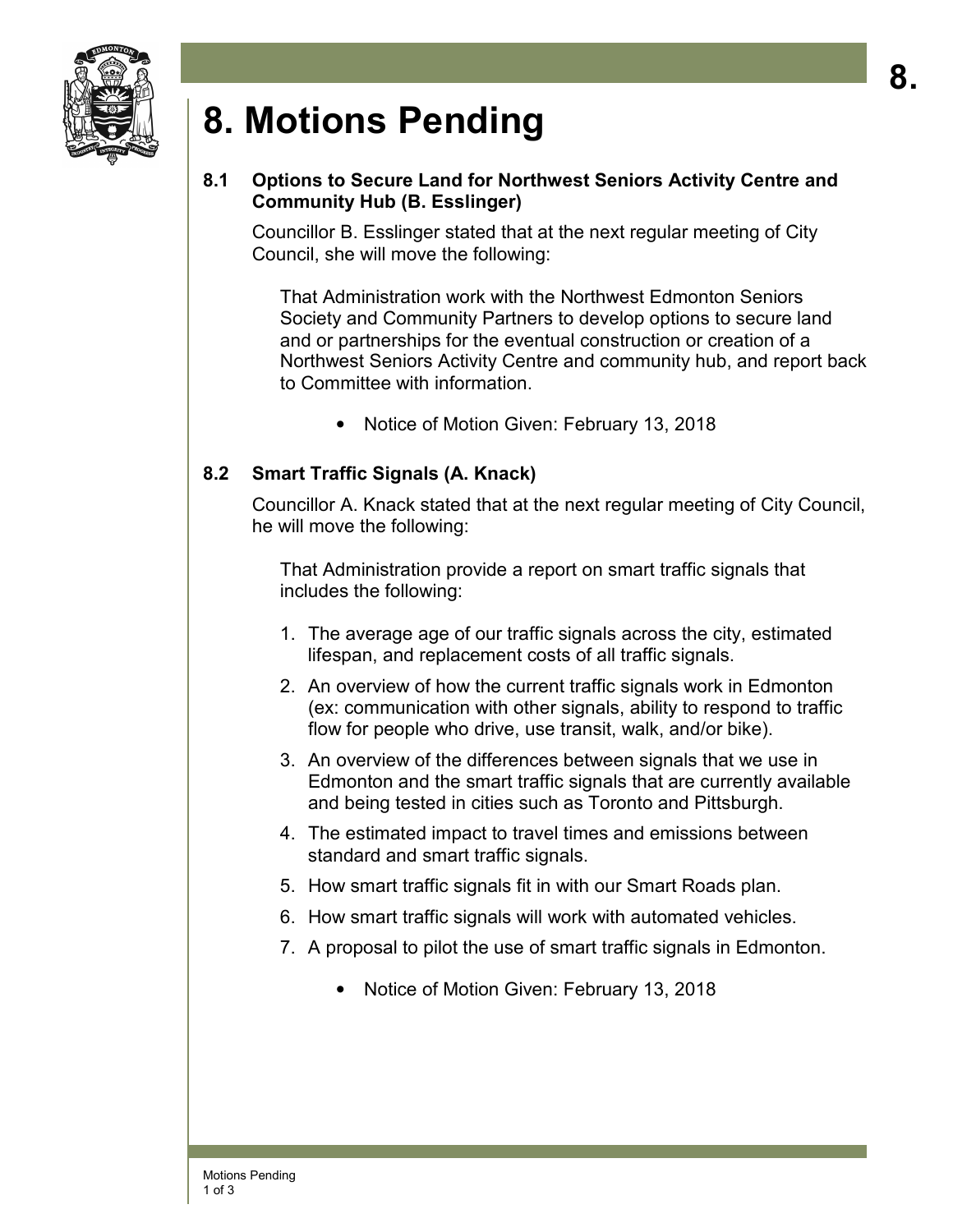

# **8.3 Super Lab on South Campus (M. Walters)**

Councillor M. Walters stated that at the February 27, 2018, City Council meeting, he will move the following:

That Administration provide a report on the proposed Super Lab that includes the following:

- 1. How are these lands regulated and what discussions have occurred on this proposal between the City, the University of Alberta and the Government of Alberta?
- 2. What is the program and scale of the Super Lab and the rationale for locating the facility on South Campus?
- 3. How the City can collaborate with the Province and the University of Alberta to determine:
	- a. The highest and best use of the land adjacent to the South Campus /Fort Edmonton LRT Station in alignment with modern urban planning principles;
	- b. The aspirations of private landowners adjacent to the station;
	- c. The concerns and interests of the surrounding communities in the potential Super Lab;
	- d. The impacts of developing, both positive and negative, a Super Lab on the potential for the surrounding lands to be developed to highest and best use, and the transportation network; and
	- e. How positive impacts might be leveraged and how negative impacts might be mitigated?
		- Notice of Motion Given: February 20, 2018, Urban Planning **Committee**

### **8.4 Terwillegar Drive/Whitemud Drive Interchange (T. Cartmell)**

Councillor T. Cartmell stated that at the February 27, 2018, City Council, meeting, he will move the following:

That Administration:

- 1. Suspend any public engagement activities regarding the ultimate long term Terwillegar Drive/Whitemud Drive interchange and any roadway modifications that may limit access in the interim.
- 2. Optimize the concept plan for the Terwillegar corridor between Whitemud Drive and Anthony Henday Drive, including provision for opportunities of mass transit and active transportation.
- 3. Advance the Preliminary Design for Terwillegar Drive/40 Avenue interchange.